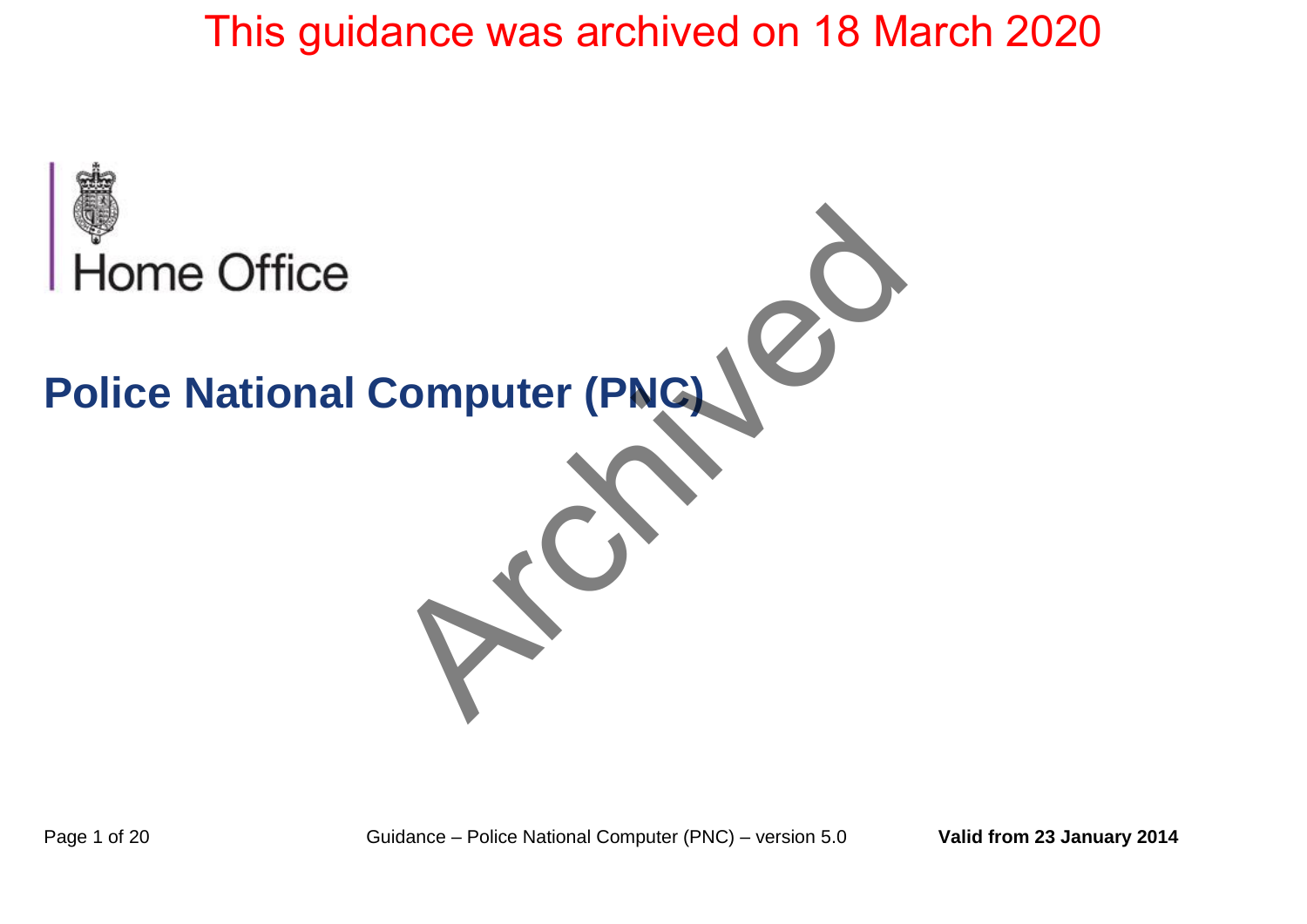### **Police National Computer (PNC)**

#### **About this guidance**

| What is the Police                                   | This guidance explains the information held on the Police National Computer (PNC).       | In this section         |
|------------------------------------------------------|------------------------------------------------------------------------------------------|-------------------------|
| <b>National Computer and</b>                         |                                                                                          |                         |
| who can access it?                                   | The guidance provides the following information about the PNC:                           | Changes to this         |
|                                                      |                                                                                          | guidance                |
| <b>Legislation and Home</b>                          | what information it holds                                                                |                         |
| <b>Office access to Police</b>                       | the legislation that covers your access to it                                            | Contact                 |
| <b>National Computer</b>                             | what access Home Office staff have to it, and                                            |                         |
|                                                      | • system security.                                                                       | Information owner       |
| <b>Requesting Police</b><br><b>National Computer</b> |                                                                                          | Links to staff intranet |
| checks                                               | For more details of the PNC services, see related link.                                  | removed                 |
|                                                      | Changes to this guidance - This page lists the changes to this guidance, with the most   |                         |
| <b>Updating the Police</b>                           | recent at the top.                                                                       |                         |
| <b>National Computer</b>                             |                                                                                          |                         |
| records                                              | Contacts - This page explains who to contact for more help or advice.                    |                         |
|                                                      |                                                                                          |                         |
|                                                      | Information owners - This page tells you about this version of the document and who owns |                         |
|                                                      | it.                                                                                      |                         |
|                                                      |                                                                                          |                         |
|                                                      |                                                                                          |                         |
|                                                      |                                                                                          |                         |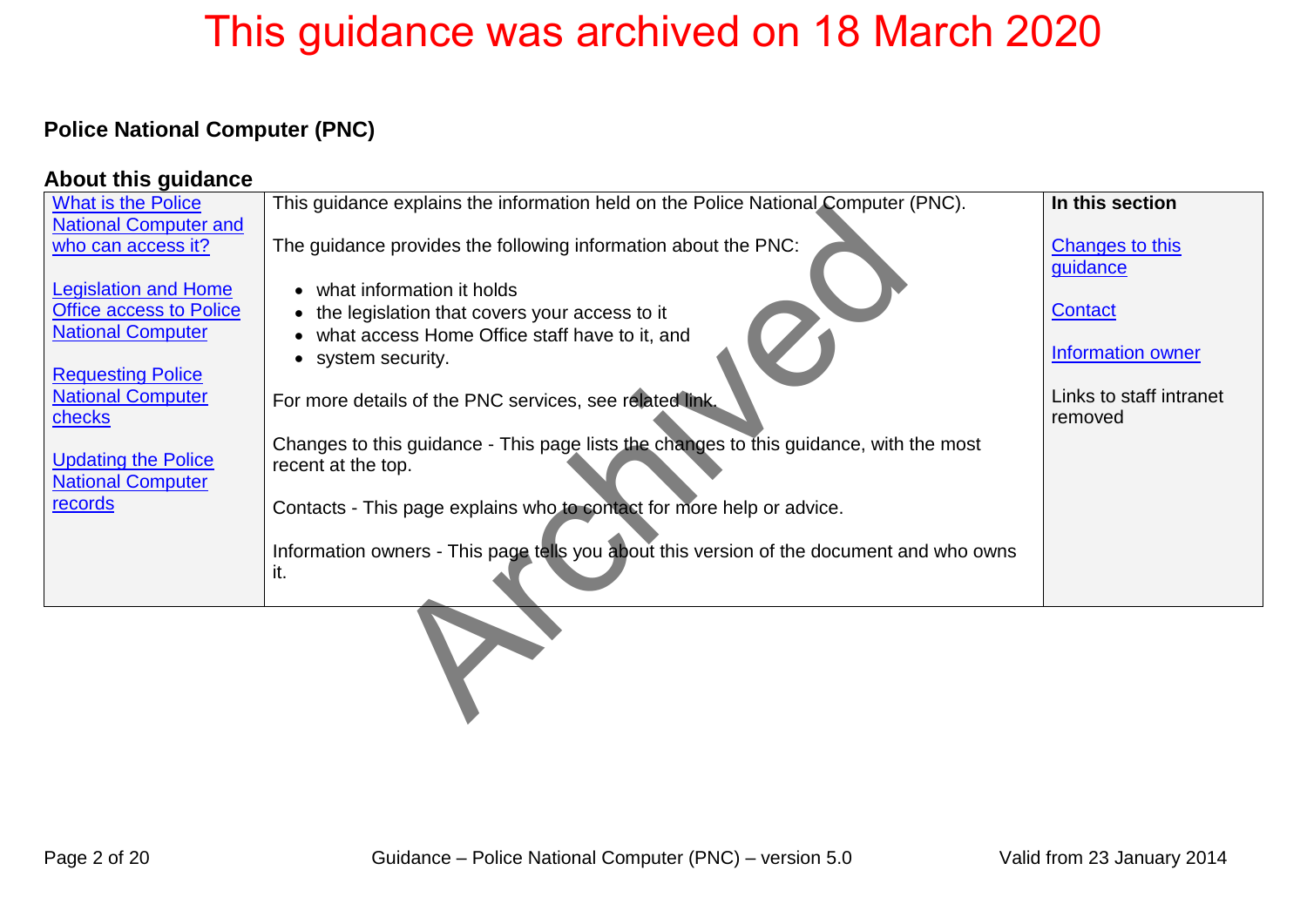### <span id="page-2-0"></span>**Police National Computer (PNC)**

#### **Changes to this guidance**

| About this guidance          | This page lists changes to the 'Police National Computer (PNC)' guidance, with the most | <b>Related links</b>                        |                              |
|------------------------------|-----------------------------------------------------------------------------------------|---------------------------------------------|------------------------------|
|                              | recent at the top.                                                                      |                                             |                              |
| <b>What is the Police</b>    |                                                                                         |                                             | <b>Contact</b>               |
| <b>National Computer and</b> | Date of the change                                                                      | Details of the change                       |                              |
| who can access it?           | 23 January 2014                                                                         | Six month review by the modernised guidance | See also                     |
| <b>Legislation and Home</b>  |                                                                                         | team:                                       | <b>Information owner</b>     |
| Office access to Police      |                                                                                         | • What is the Police National Computer and  |                              |
| <b>National Computer</b>     |                                                                                         | who can access it?                          | <b>What is the Police</b>    |
|                              |                                                                                         | o paragraph under the first set of bullet   | <b>National Computer and</b> |
| <b>Requesting Police</b>     |                                                                                         | points deleted.                             | who can access it?           |
| <b>National Computer</b>     |                                                                                         | o second set of bullet points and           |                              |
| checks                       |                                                                                         | paragraph below is new content.             | <b>Legislation and the</b>   |
|                              |                                                                                         | Legislation and Home Office access to       | Home Office access to        |
| <b>Updating the Police</b>   |                                                                                         | PNC:                                        | <b>PNC</b>                   |
| <b>National Computer</b>     |                                                                                         | sub-heading 'The legislation you can        |                              |
| records                      |                                                                                         | make a PNC check under' second              | <b>Police National</b>       |
|                              |                                                                                         | bullet point deleted                        | Computer (PNC):              |
|                              |                                                                                         | paragraph below the restricted box          | security                     |
|                              |                                                                                         | deleted.                                    |                              |
|                              |                                                                                         | Police National Computer (PNC): security    | <b>Requesting Police</b>     |
|                              |                                                                                         | check:                                      | <b>National Computer</b>     |
|                              |                                                                                         | o sub-heading 'levels of access to the      | checks                       |
|                              |                                                                                         | PNC' bullet points below the restricted     |                              |
|                              |                                                                                         | box have been deleted.                      | <b>Police National</b>       |
|                              |                                                                                         | • Requesting Police National Computer       | <b>Computer (PNC)</b>        |
|                              |                                                                                         | checks:                                     | printouts                    |
|                              |                                                                                         | o restricted box, second set of bullet      |                              |
|                              |                                                                                         | points and paragraph below deleted.         | <b>Updating Police</b>       |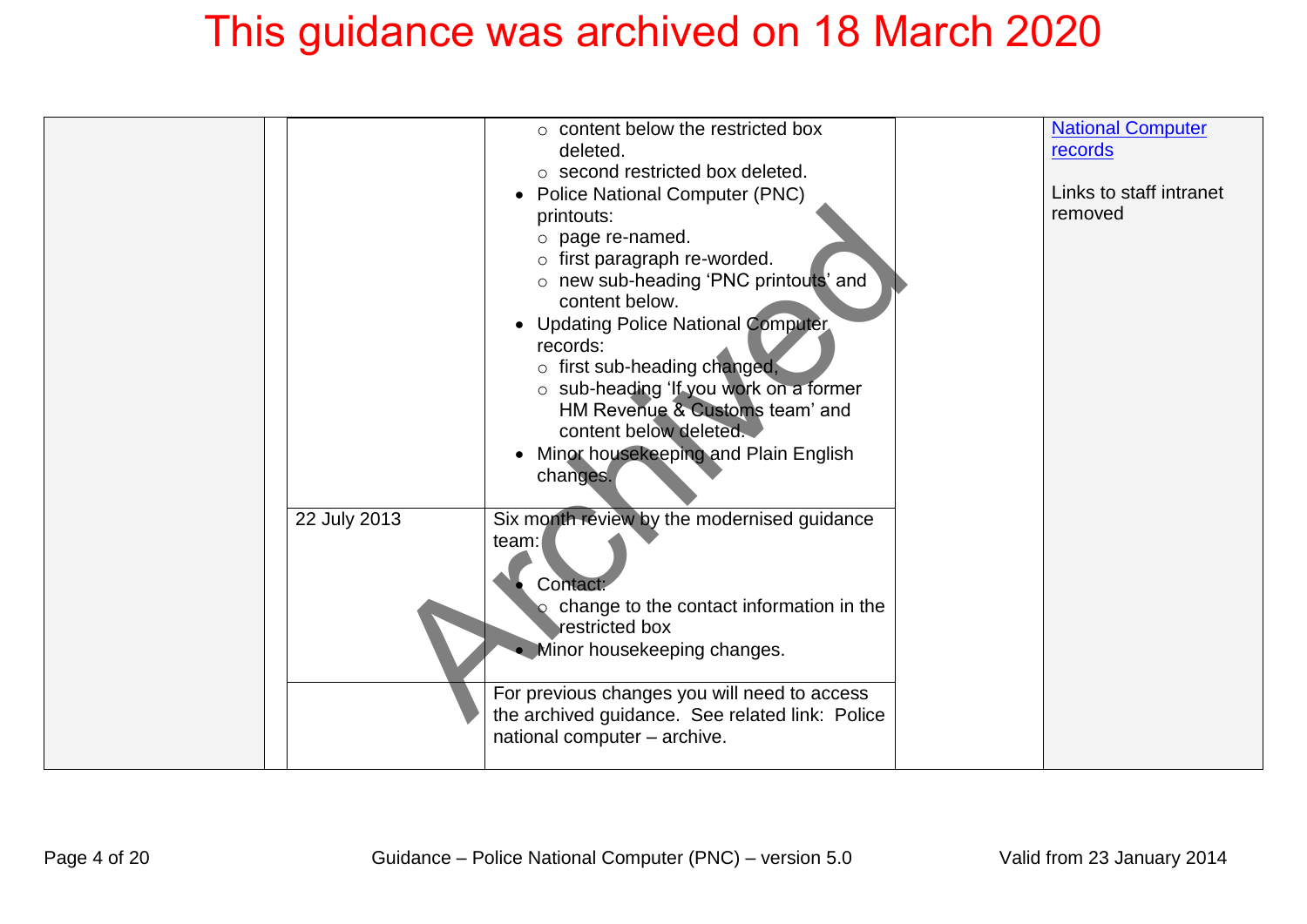### <span id="page-4-0"></span>**Police National Computer (PNC)**

#### **What is the Police National Computer and who can access it?**

| <b>About this guidance</b>     | This section tells you about the Police National Computer (PNC) and who can access the<br>information it holds. | In this section         |
|--------------------------------|-----------------------------------------------------------------------------------------------------------------|-------------------------|
| <b>Legislation and Home</b>    |                                                                                                                 | What information is on  |
| <b>Office access to Police</b> | The PNC is a national database of information available to all police forces and law                            | the Police National     |
| <b>National Computer</b>       | enforcement agencies throughout:                                                                                | <b>Computer</b>         |
| <b>Requesting Police</b>       | England                                                                                                         | Links to staff intranet |
| <b>National Computer</b>       | Scotland                                                                                                        | removed                 |
| checks                         | Wales                                                                                                           |                         |
|                                | Northern Ireland                                                                                                |                         |
| <b>Updating the Police</b>     | the Isle of Man                                                                                                 |                         |
| <b>National Computer</b>       | the Channel Islands, and<br>$\bullet$                                                                           |                         |
| records                        | the British Transport Police.                                                                                   |                         |
|                                | The following are some of the details held by PNC:                                                              |                         |
|                                | personal descriptions (not given by PNC bureau)                                                                 |                         |
|                                | (not given by PNC bureau)<br>bail conditions                                                                    |                         |
|                                | convictions                                                                                                     |                         |
|                                | custodial history                                                                                               |                         |
|                                | wanted or missing reports                                                                                       |                         |
|                                | warning markers                                                                                                 |                         |
|                                | pending prosecutions                                                                                            |                         |
|                                | disqualified driver records                                                                                     |                         |
|                                | cautions                                                                                                        |                         |
|                                | drink drive related offences                                                                                    |                         |
|                                | reprimands                                                                                                      |                         |
|                                | formal warnings.                                                                                                |                         |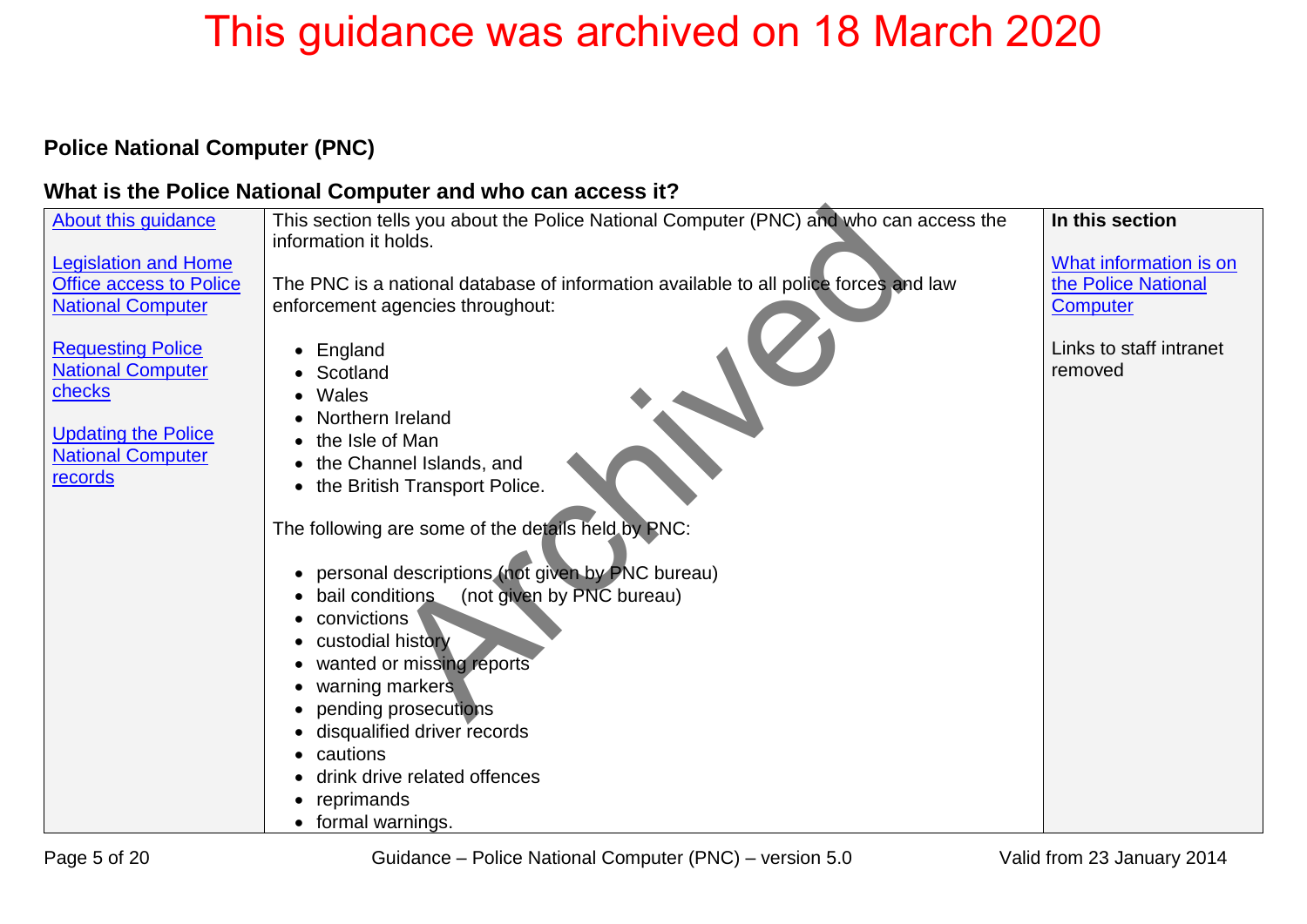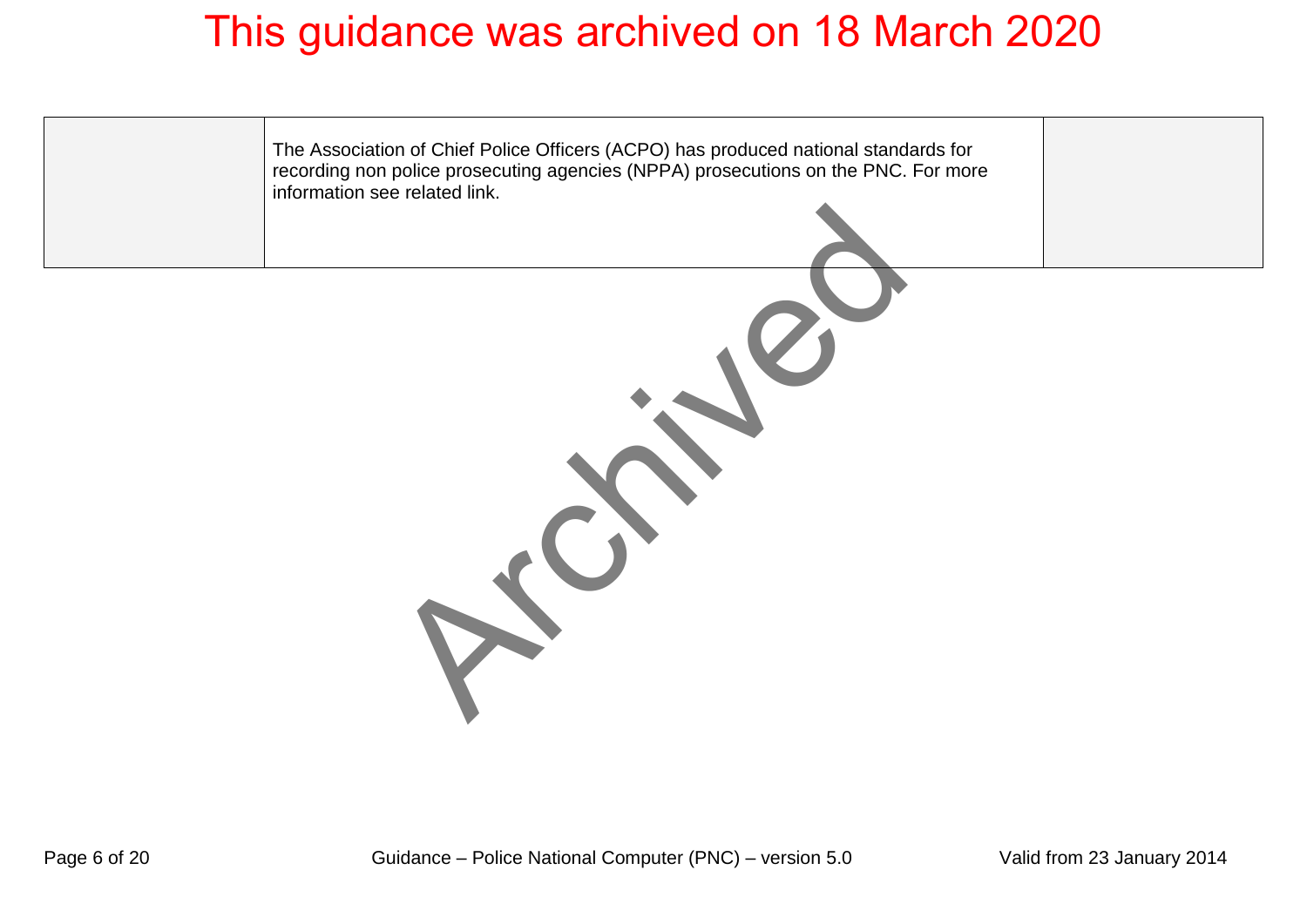### <span id="page-6-0"></span> **Police National Computer (PNC)**

#### **What information is on the Police National Computer (PNC)?**

| About this guidance            | This page tells you the type of information the Police National Computer (PNC) holds.                 |  |
|--------------------------------|-------------------------------------------------------------------------------------------------------|--|
|                                |                                                                                                       |  |
| <b>What is the Police</b>      | <b>Computerised information on the PNC</b>                                                            |  |
| <b>National Computer and</b>   | The PNC holds details of people who are, or were, of interest to UK law enforcement                   |  |
| who can access it?             | agencies because they:                                                                                |  |
|                                |                                                                                                       |  |
| <b>Legislation and Home</b>    | have convictions for criminal offences<br>$\bullet$                                                   |  |
| <b>Office access to Police</b> | are subject to the legal process, for example waiting to appear at court                              |  |
| <b>National Computer</b>       | are wanted<br>$\bullet$                                                                               |  |
|                                | have certain court orders made against them<br>$\bullet$                                              |  |
| <b>Requesting Police</b>       | are missing or have been found                                                                        |  |
| <b>National Computer</b>       | have absconded (escaped) from specified institutions                                                  |  |
| checks                         | are disqualified from driving by a court<br>$\bullet$                                                 |  |
| <b>Updating the Police</b>     | have a driver record held at the Driver and Vehicle Licensing Agency (DVLA)                           |  |
| <b>National Computer</b>       | hold a firearm certificate.<br>$\bullet$                                                              |  |
| records                        |                                                                                                       |  |
|                                | Vehicle information on the PNC                                                                        |  |
|                                | PNC also holds details of UK registered vehicles, these details are exactly the same as               |  |
|                                | those held by the DVLA, and include:                                                                  |  |
|                                |                                                                                                       |  |
|                                | vehicle details:                                                                                      |  |
|                                | o registration number                                                                                 |  |
|                                | make<br>$\Omega$                                                                                      |  |
|                                | $\circ$ colour, and                                                                                   |  |
|                                | $\circ$ modifications of vehicles as well as details of cherished transfers of registration<br>plates |  |
|                                |                                                                                                       |  |
|                                | registered keeper details:<br>$\circ$ name                                                            |  |
|                                |                                                                                                       |  |
|                                | $\circ$ address, and                                                                                  |  |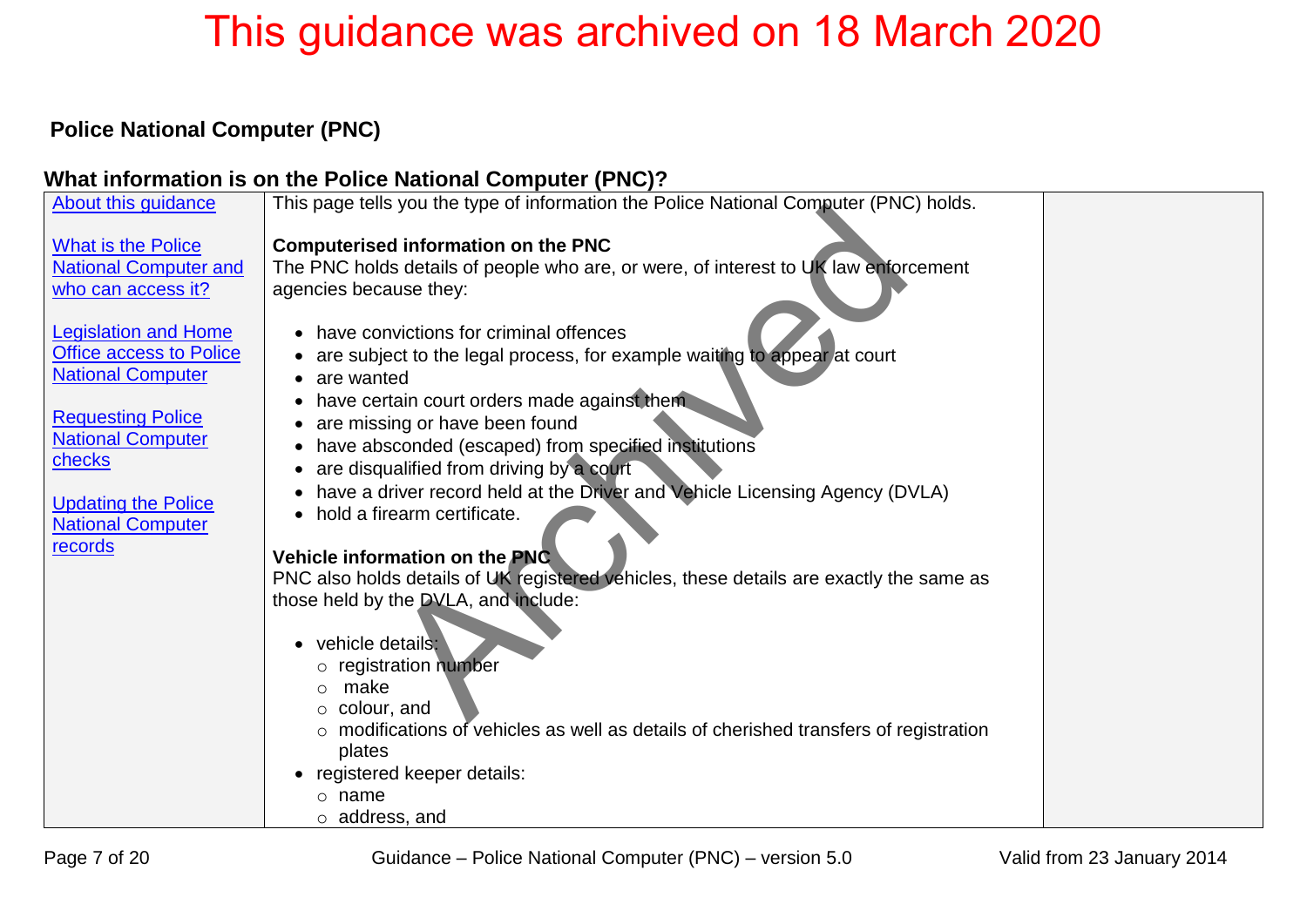| $\circ$ date since acquired<br>• DVLA markers<br>• police reports, and<br>• vehicle insurance details |  |
|-------------------------------------------------------------------------------------------------------|--|
|                                                                                                       |  |
|                                                                                                       |  |
|                                                                                                       |  |
|                                                                                                       |  |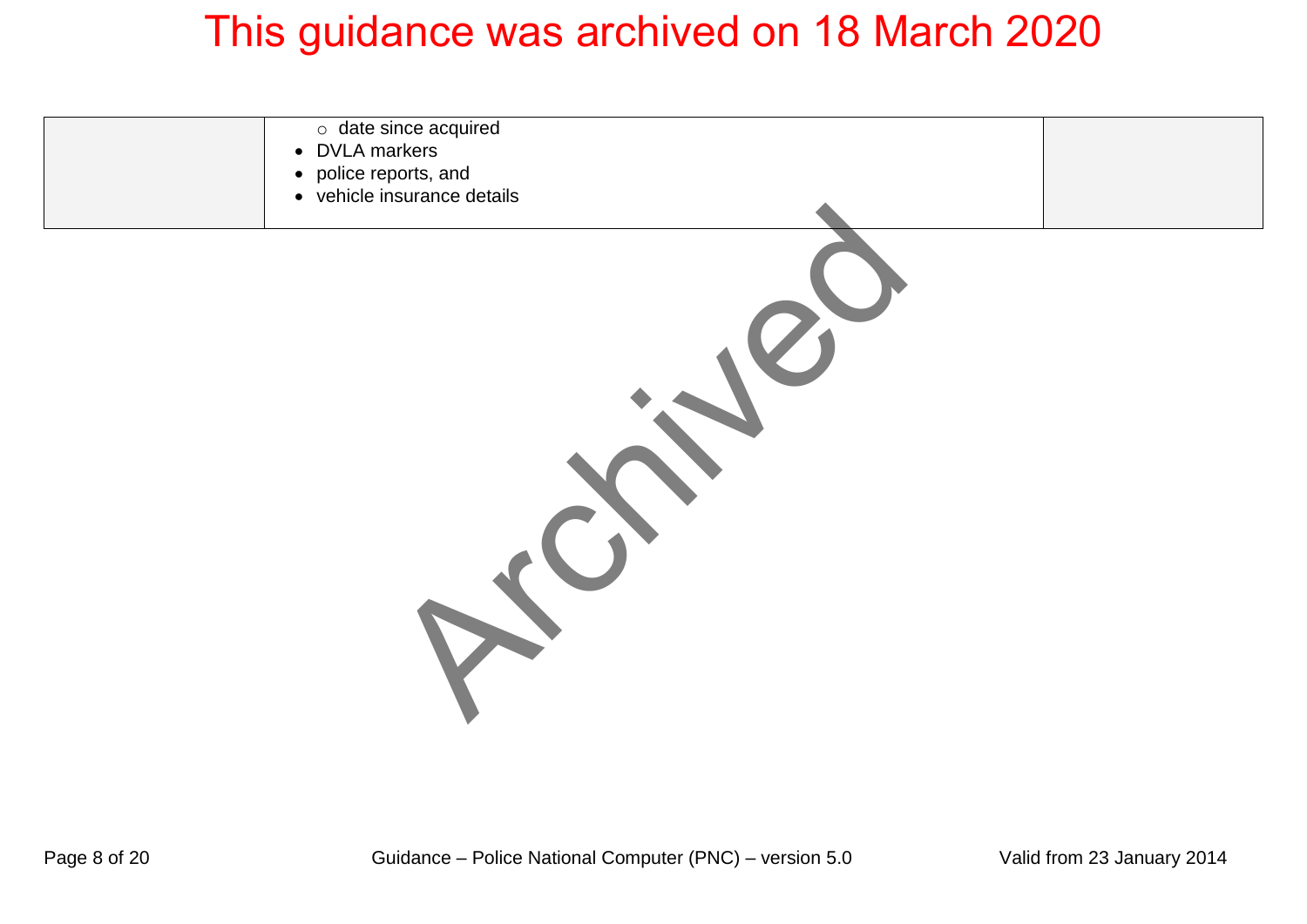### <span id="page-8-0"></span>**Police National Computer (PNC)**

#### **Legislation and Home Office access to PNC**

| About this guidance          | This page explains when you can check the Police National Computer (PNC) and which         | In this section         |
|------------------------------|--------------------------------------------------------------------------------------------|-------------------------|
|                              | legislation the checks must relate to.                                                     |                         |
| <b>What is the Police</b>    |                                                                                            | <b>Police National</b>  |
| <b>National Computer and</b> | The legislation you can make a PNC check under                                             | <b>Computer-system</b>  |
| who can access it?           | You must only make PNC checks for immigration purposes defined in section 20(3) of the     | security                |
|                              | 1999 Immigration and Asylum Act. For more information on the act, see related link.        |                         |
| <b>Requesting Police</b>     |                                                                                            | Links to staff intranet |
| <b>National Computer</b>     | If you access the PNC you must always follow the PNC operating procedures. For more        | removed                 |
| checks                       | information, see related link: Police National Computer (PNC) services.                    |                         |
|                              |                                                                                            |                         |
| <b>Updating the Police</b>   | Home Office staff access to PNC                                                            |                         |
| <b>National Computer</b>     | As well as all police forces and law enforcement agencies, approved organisations and      |                         |
| records                      | government departments can access the system for specific purposes. If you need to carry   |                         |
|                              | out a PNC check as part of your official duties you can contact:                           |                         |
|                              |                                                                                            |                         |
|                              | Restricted information – not for disclosure – start of section                             |                         |
|                              | The information in this page has been removed as it is restricted for internal Home Office |                         |
|                              | use only.                                                                                  |                         |
|                              |                                                                                            |                         |
|                              |                                                                                            |                         |
|                              |                                                                                            |                         |
|                              |                                                                                            |                         |
|                              |                                                                                            |                         |
|                              |                                                                                            |                         |
|                              |                                                                                            |                         |
|                              |                                                                                            |                         |
|                              |                                                                                            |                         |
|                              |                                                                                            |                         |
|                              |                                                                                            |                         |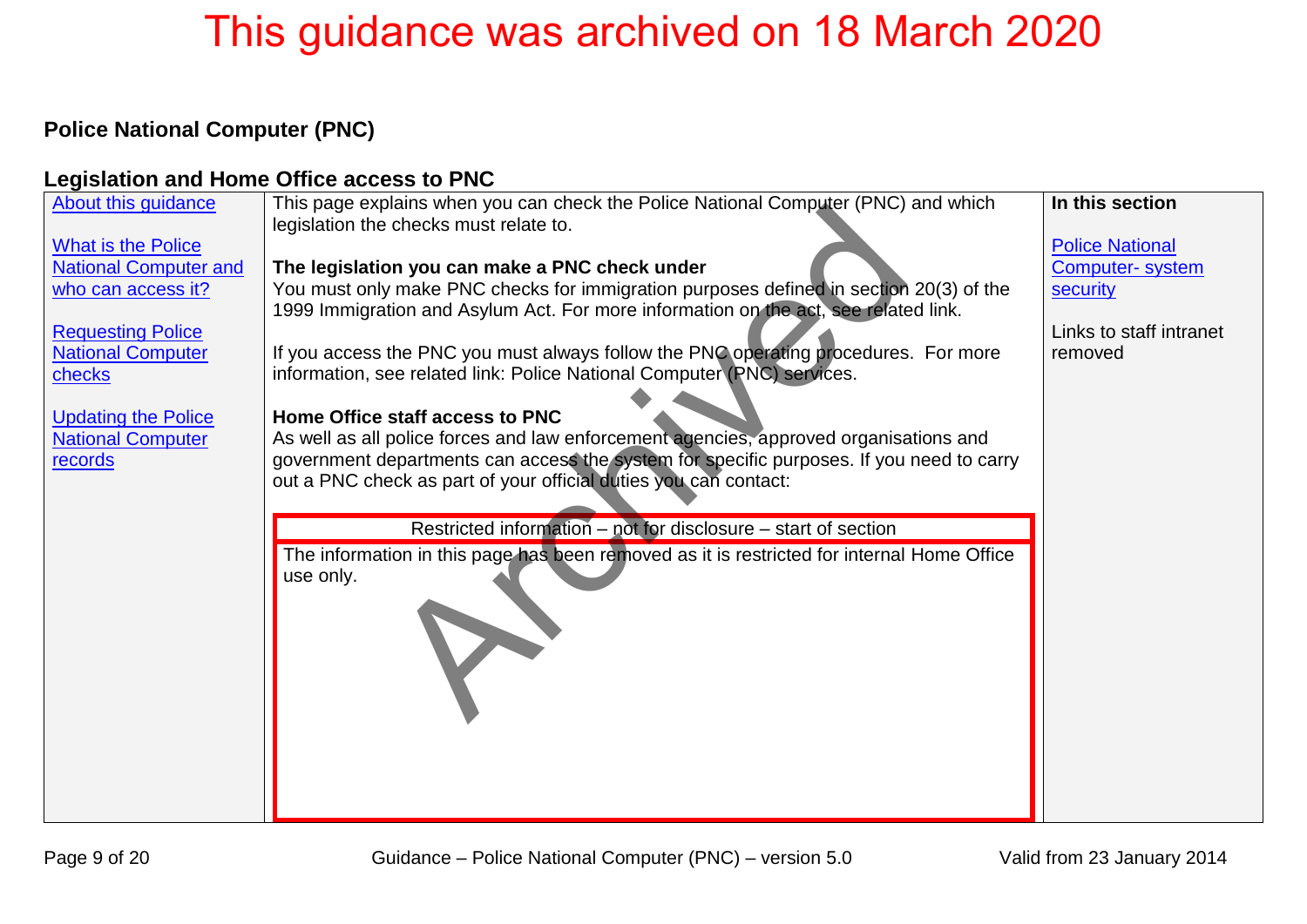

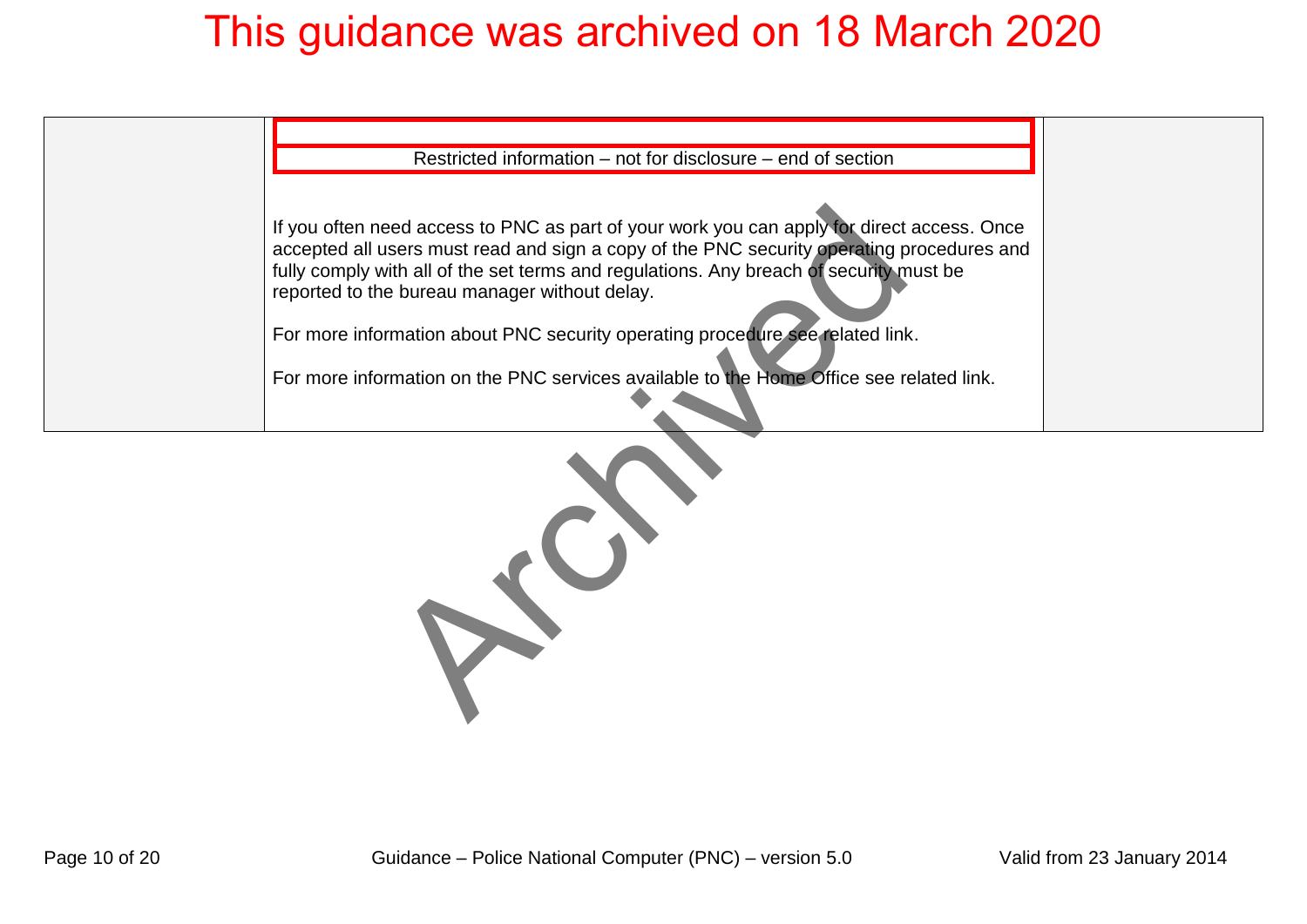### <span id="page-10-0"></span>**Police National Computer (PNC)**

### **Police National Computer (PNC): system security**

| About this guidance            | This page explains about security of the Police National Computer (PNC) and what is             |  |
|--------------------------------|-------------------------------------------------------------------------------------------------|--|
| <b>What is the Police</b>      | considered misuse of the system.                                                                |  |
| <b>National Computer and</b>   | <b>Misuse of the system</b>                                                                     |  |
| who can access it?             | You must remember the PNC is not a Home Office computer system and you must take                |  |
|                                | great care to make sure you do not misuse it.                                                   |  |
| <b>Legislation and Home</b>    |                                                                                                 |  |
| <b>Office access to Police</b> | As it is possible to conduct a PNC check using only a partial name, you must be aware that      |  |
| <b>National Computer</b>       | it is illegal to perform speculative searches on the PNC.                                       |  |
| <b>Requesting Police</b>       | The Association of Chief Police Officers (ACPO) own the PNC system and it is managed            |  |
| <b>National Computer</b>       | and controlled by the Home Office. ACPO have the right to withdraw the use of PNC from          |  |
| checks                         | the Home Office if they have reason to believe it has been misused.                             |  |
|                                |                                                                                                 |  |
| <b>Updating the Police</b>     | Two important rules you must follow are:                                                        |  |
| <b>National Computer</b>       |                                                                                                 |  |
| records                        | only use PNC data for official use                                                              |  |
|                                | • never pass or discuss PNC information to those who do not need to see it or know<br>about it. |  |
|                                |                                                                                                 |  |
|                                | Levels of access to the PNC.                                                                    |  |
|                                | Restricted information – do not disclose – start of section                                     |  |
|                                | The information in this page has been removed as it is restricted for internal Home Office      |  |
|                                | use only.                                                                                       |  |
|                                |                                                                                                 |  |
|                                | Restricted information – do not disclose – end of section                                       |  |
|                                |                                                                                                 |  |
|                                | <b>Restricted information</b>                                                                   |  |
|                                | The PNC system is protectively marked as 'RESTRICTED' in line with the government               |  |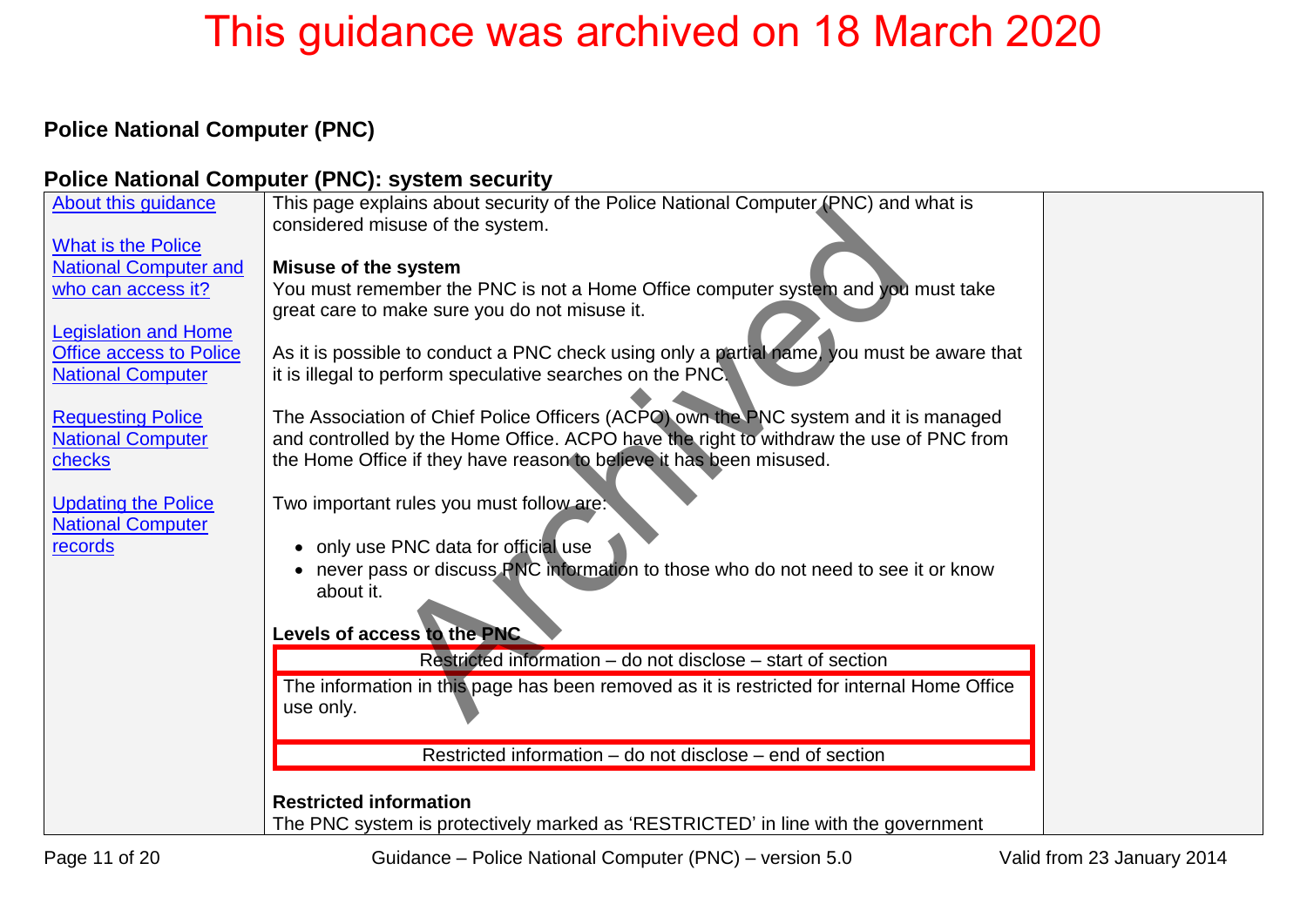| protective marking system (GPMS).<br>Although individual entries are not always protectively marked you must treat them as<br>'RESTRICTED' unless you are informed otherwise. |
|-------------------------------------------------------------------------------------------------------------------------------------------------------------------------------|
|                                                                                                                                                                               |
|                                                                                                                                                                               |
|                                                                                                                                                                               |
|                                                                                                                                                                               |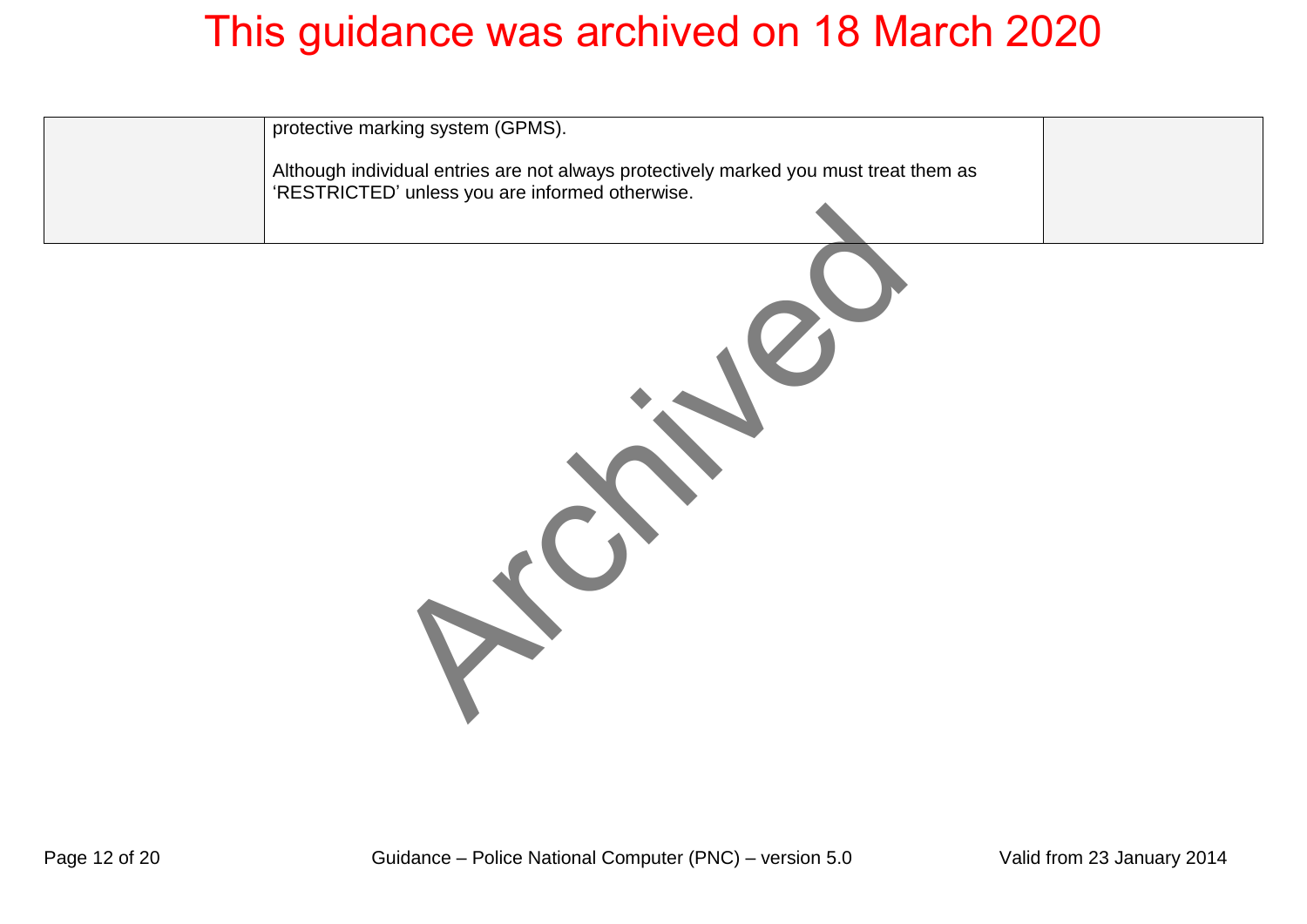### <span id="page-12-0"></span>**Police National Computer (PNC)**

#### **Requesting Police National Computer checks**

| About this guidance            | This section tells you how to request a Police National Computer (PNC) check and the       | In this section                |
|--------------------------------|--------------------------------------------------------------------------------------------|--------------------------------|
|                                | process to follow if you need to keep the print.                                           |                                |
| <b>What is the Police</b>      |                                                                                            | <b>Keeping Police National</b> |
| <b>National Computer and</b>   | <b>Requesting checks on the PNC</b>                                                        | <b>Computer prints</b>         |
| who can access it?             | Once you are satisfied there is a genuine need to make a PNC check and you have enough     |                                |
|                                | details of the suspect you must submit the check the request as below:                     | Links to staff intranet        |
| <b>Legislation and Home</b>    |                                                                                            | removed                        |
| <b>Office access to Police</b> | Restricted – do not disclose – start of section                                            |                                |
| <b>National Computer</b>       | The information in this page has been removed as it is restricted for internal Home Office |                                |
|                                | use only.                                                                                  |                                |
| <b>Updating the Police</b>     |                                                                                            |                                |
| <b>National Computer</b>       |                                                                                            |                                |
| records                        |                                                                                            |                                |
|                                |                                                                                            |                                |
|                                |                                                                                            |                                |
|                                |                                                                                            |                                |
|                                |                                                                                            |                                |
|                                |                                                                                            |                                |
|                                |                                                                                            |                                |
|                                |                                                                                            |                                |
|                                |                                                                                            |                                |
|                                |                                                                                            |                                |
|                                |                                                                                            |                                |
|                                |                                                                                            |                                |
|                                |                                                                                            |                                |
|                                |                                                                                            |                                |
|                                |                                                                                            |                                |
|                                |                                                                                            |                                |
|                                |                                                                                            |                                |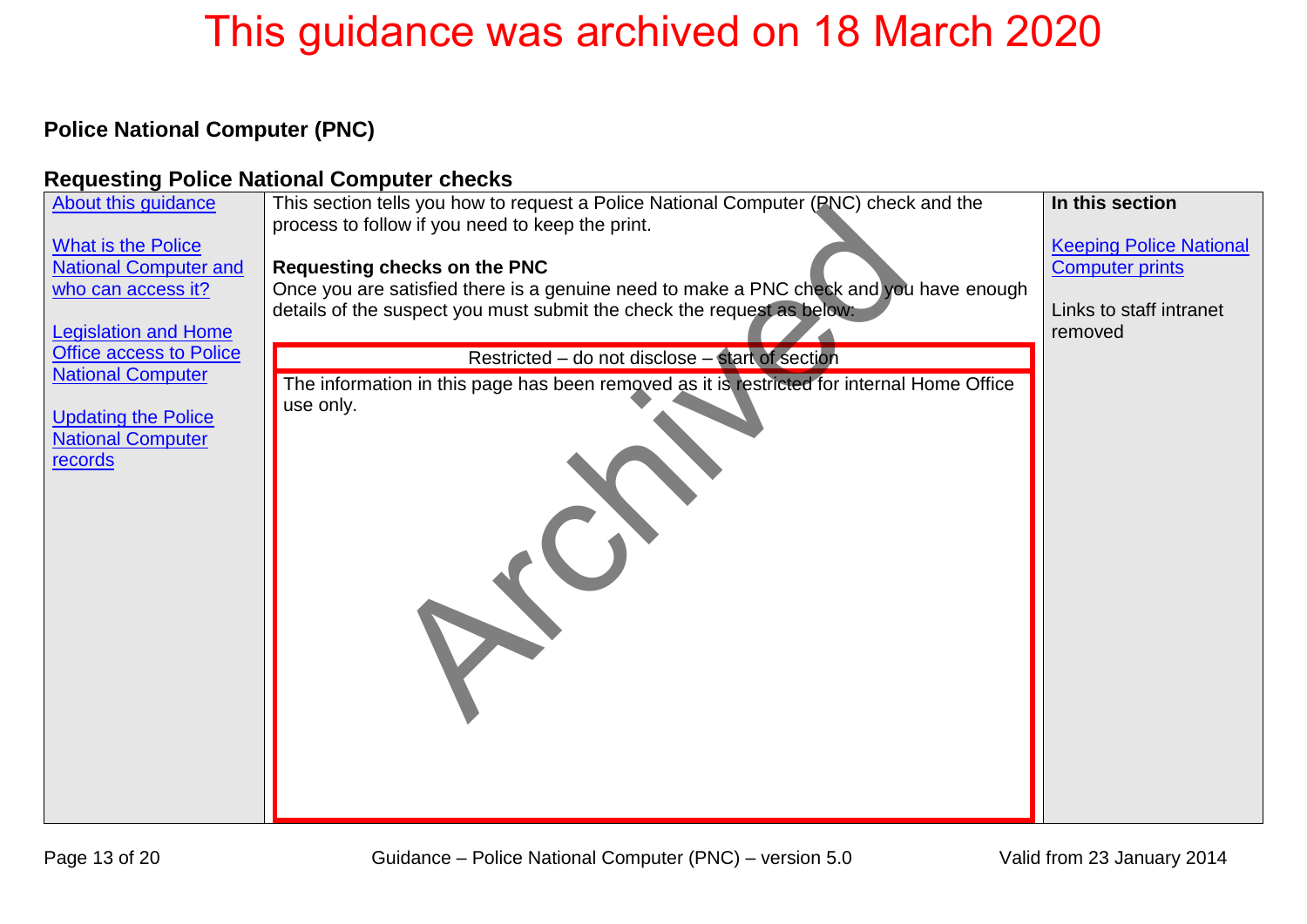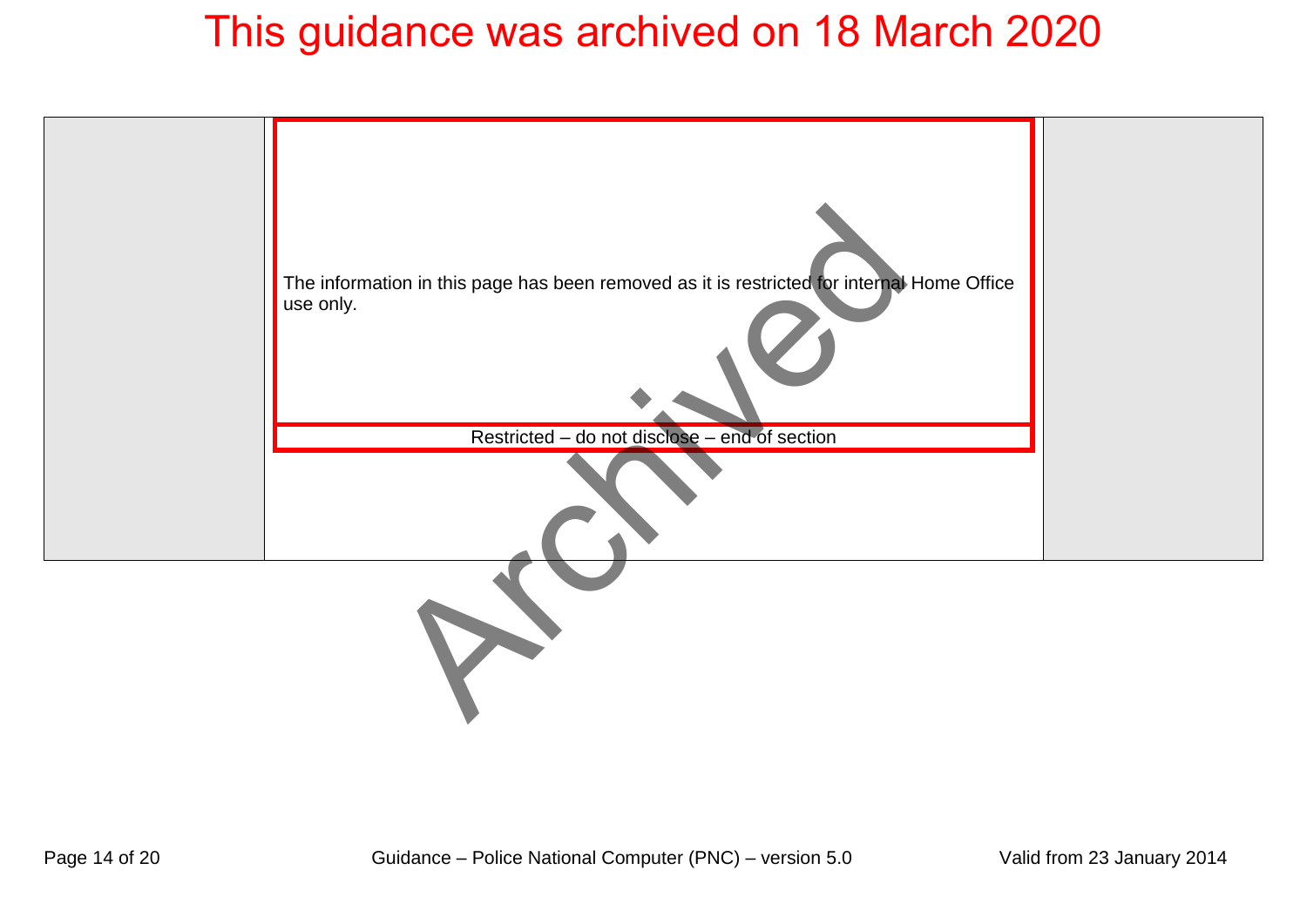### <span id="page-14-0"></span>**Police National Computer (PNC)**

#### **Police National Computer (PNC) printouts**

| About this guidance            | This page tells you what computer printouts are available from the Police National Computer  | Links to staff intranet |
|--------------------------------|----------------------------------------------------------------------------------------------|-------------------------|
| <b>What is the Police</b>      | (PNC) and the process you must follow if you have to keep a PNC printout.                    | removed                 |
| <b>National Computer and</b>   |                                                                                              |                         |
| who can access it?             | <b>PNC printouts</b>                                                                         |                         |
| <b>Legislation and Home</b>    | The range of printouts available from PNC depends on each individual case and who            |                         |
| <b>Office access to Police</b> | requests the check. The printouts available are:                                             |                         |
| <b>National Computer</b>       |                                                                                              |                         |
| <b>Requesting Police</b>       | Disclosure prints: these provide the list of all convictions with any impending              |                         |
| <b>National Computer</b>       | prosecutions in relation to the person together with details of wanted or missing            |                         |
| checks                         | reports, if available.                                                                       |                         |
| <b>Updating the Police</b>     | Court prints: this option is only available to staff who need the PNC information to be      |                         |
| <b>National Computer</b>       | presented as part of legal proceedings.                                                      |                         |
| records                        |                                                                                              |                         |
|                                | Printouts must be treated in the same way as access to the PNC. The PNC is protectively      |                         |
|                                | marked at RESTRICTED in line with the Government Protective Marking Scheme.                  |                         |
|                                |                                                                                              |                         |
|                                | You must deal with PNC printouts in the same way as the PNC security operating               |                         |
|                                | procedures. If you fail to do so you could be disciplined and possibly prosecuted.           |                         |
|                                |                                                                                              |                         |
|                                | For more information see related links:                                                      |                         |
|                                |                                                                                              |                         |
|                                | <b>PNC Security operating procedure.</b><br>$\bullet$                                        |                         |
|                                | • Police National Computer (PNC) Services.                                                   |                         |
|                                |                                                                                              |                         |
|                                | Courts often require a printout which shows a defendant's antecedents (criminal record). All |                         |
|                                | PNC requests must be authorised by a chief immigration officer (CIO), higher executive       |                         |
|                                | officer (HEO) or above before being submitted to the bureau. You must make sure the          |                         |
|                                | authorising officer is copied into the email request for bureau audit trails.                |                         |
|                                |                                                                                              |                         |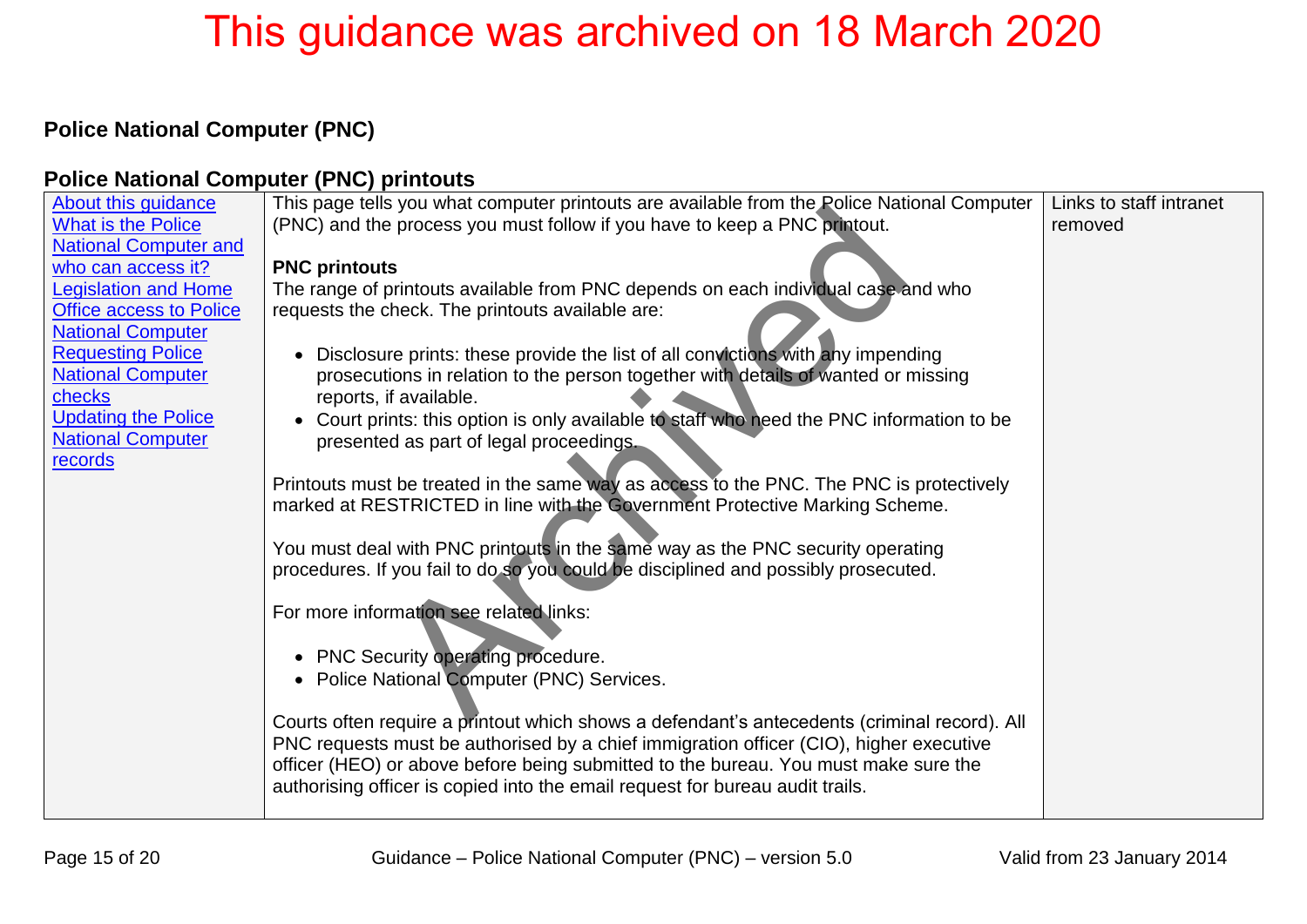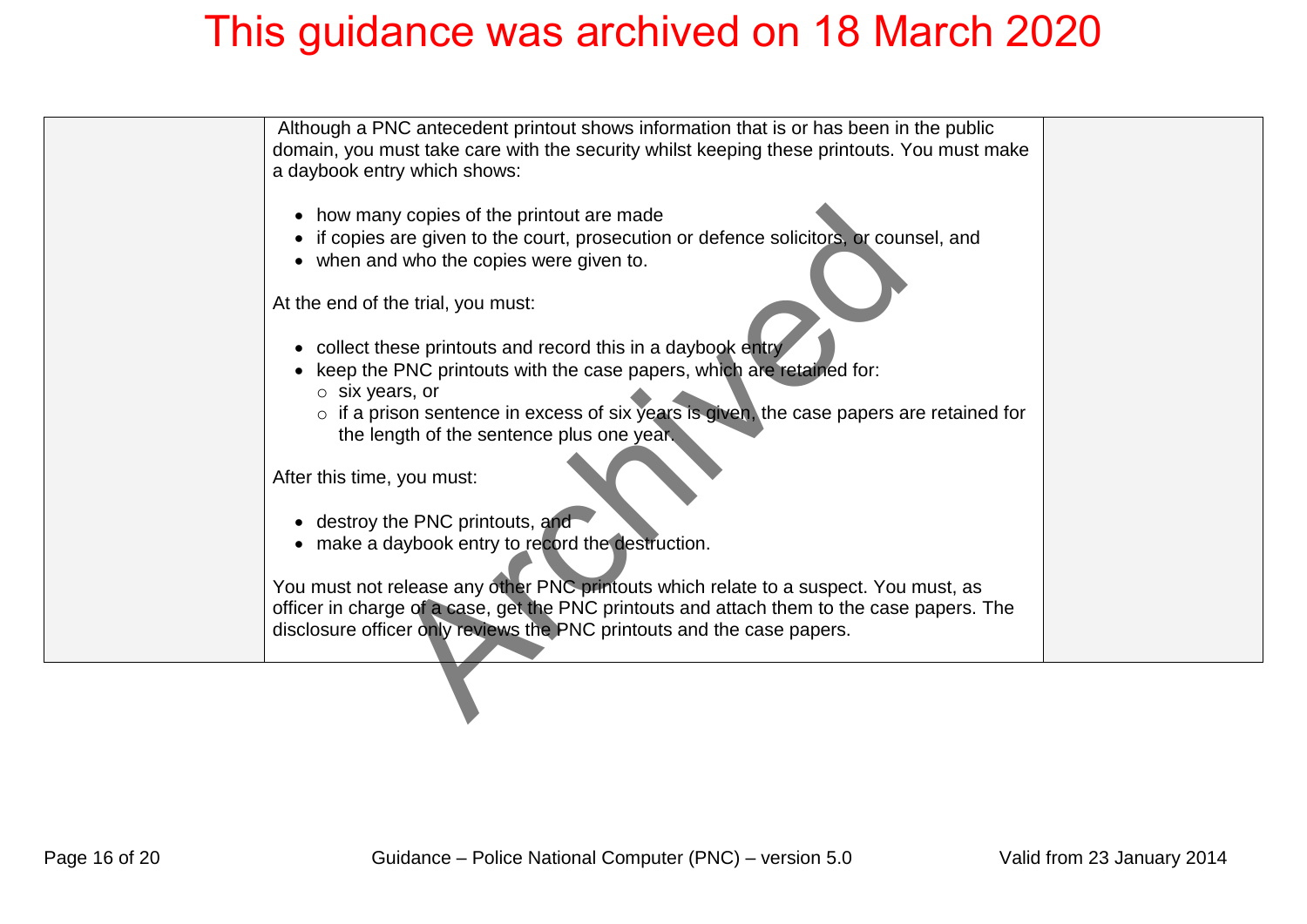### <span id="page-16-0"></span>**Police National Computer (PNC)**

#### **Updating Police National Computer records**

| About this guidance                                         | This page tells immigration enforcement staff working in criminal investigation, how to   | Links to staff intranet |
|-------------------------------------------------------------|-------------------------------------------------------------------------------------------|-------------------------|
|                                                             | update a Police National Computer (PNC) record and why it is important.                   | removed                 |
| <b>What is the Police National</b>                          |                                                                                           |                         |
| Computer and who can                                        | How to update a PNC record                                                                |                         |
| access it?                                                  | When you arrest a suspect, you must enter their details onto the PNC system as quickly as |                         |
|                                                             | possible.                                                                                 |                         |
| <b>Legislation and Home</b>                                 |                                                                                           |                         |
| <b>Office access to Police</b>                              | You must use a police PNC bureau to record an arrested person's details. As part of the   |                         |
| <b>National Computer</b>                                    | custody process at a police station you must complete and submit a police input PNC       |                         |
|                                                             | document which then updates the PNC record                                                |                         |
| <b>Requesting Police National</b><br><b>Computer checks</b> | The custody sergeant will give you the details you need to submit this document.          |                         |
|                                                             |                                                                                           |                         |
|                                                             | <b>Arrest or summons number</b>                                                           |                         |
|                                                             | The custody sergeant will also create an arrest and summons (AS) number for the arrested  |                         |
|                                                             | person. You must use this number on any court papers you submit for this person.          |                         |
|                                                             | Source input documents                                                                    |                         |
|                                                             | The Home Office cannot update PNC so if you do not have an AS number you must use         |                         |
|                                                             | the following documents to create a PNC record:                                           |                         |
|                                                             |                                                                                           |                         |
|                                                             | • PNC form NPA01, this is a notification of proceedings form                              |                         |
|                                                             | • PNC form NPA02, this is a continuation form and you use it for additional offences      |                         |
|                                                             | and modus operandi (the way an offence was committed).                                    |                         |
|                                                             |                                                                                           |                         |
|                                                             | You must:                                                                                 |                         |
|                                                             |                                                                                           |                         |
|                                                             | • complete the blue highlighted sections on these forms, and                              |                         |
|                                                             | • submit the forms by secure email to your local police force PNC bureau (your local      |                         |
|                                                             |                                                                                           |                         |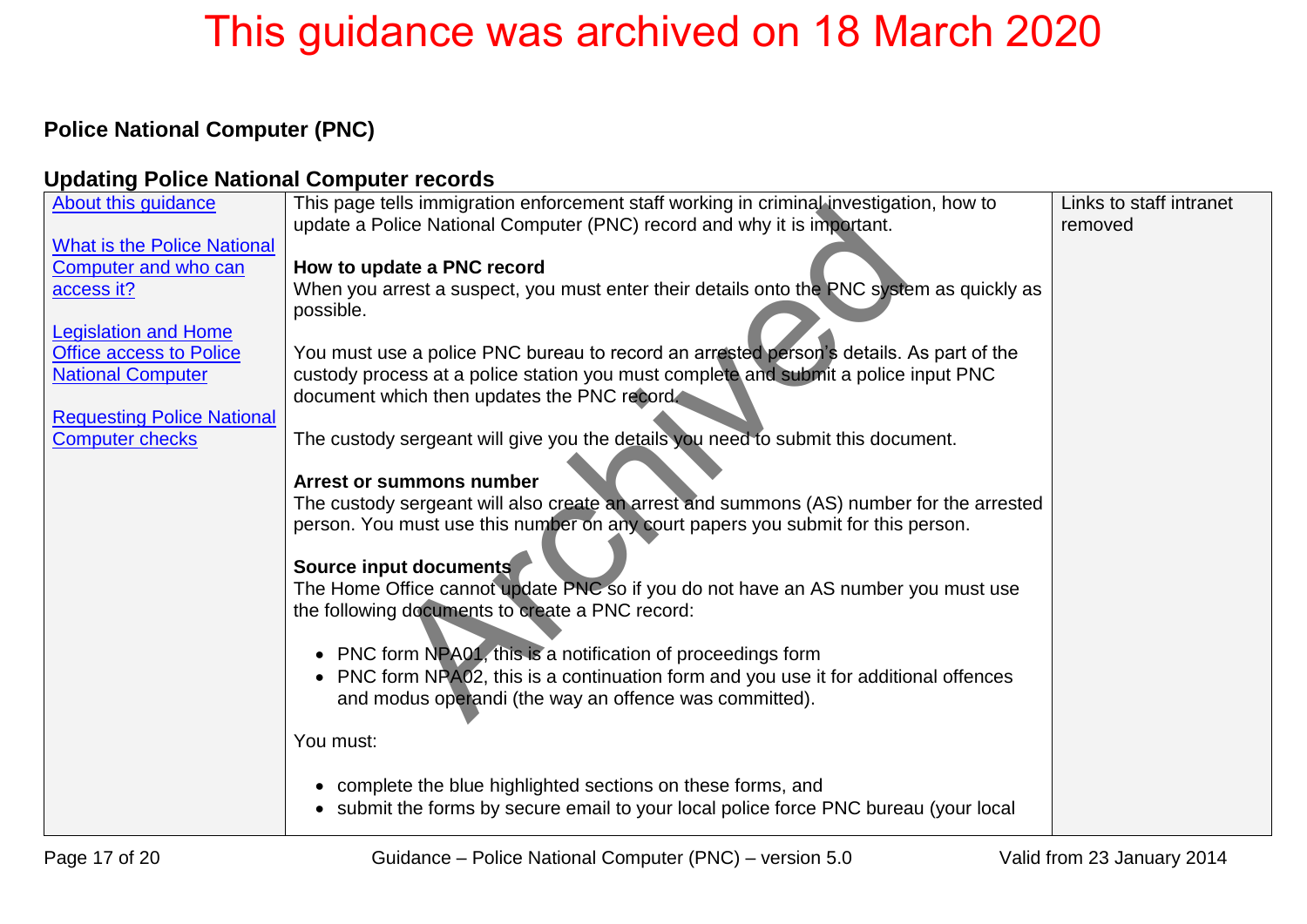| police will provide you with their PNC bureau contact details).                                                                                                                                                              |
|------------------------------------------------------------------------------------------------------------------------------------------------------------------------------------------------------------------------------|
| The PNC bureau will then:                                                                                                                                                                                                    |
| • create the PNC record for you, and<br>• generate the AS number which they will return to you by return email.                                                                                                              |
| You must use this number on any court papers you submit because the AS number is used<br>to track any court appearances, or results. The magistrates' court electronically send the<br>results direct to the PNC for update. |
| However, for Crown court results, you must submit by secure email to your local police<br>force PNC bureau the:                                                                                                              |
| • PNC form NPA03, this is a notification of Crown court disposal and other case<br>outcomes such as:<br>$\circ$ no further action, or<br>$\circ$ case withdrawn.                                                             |
| For all the above PNC NPA forms, see related links.                                                                                                                                                                          |
| For more information on how non-police prosecuting agencies, such as the Home Office,<br>must record prosecutions on the PNC see related link: Non-police prosecuting agencies.                                              |
|                                                                                                                                                                                                                              |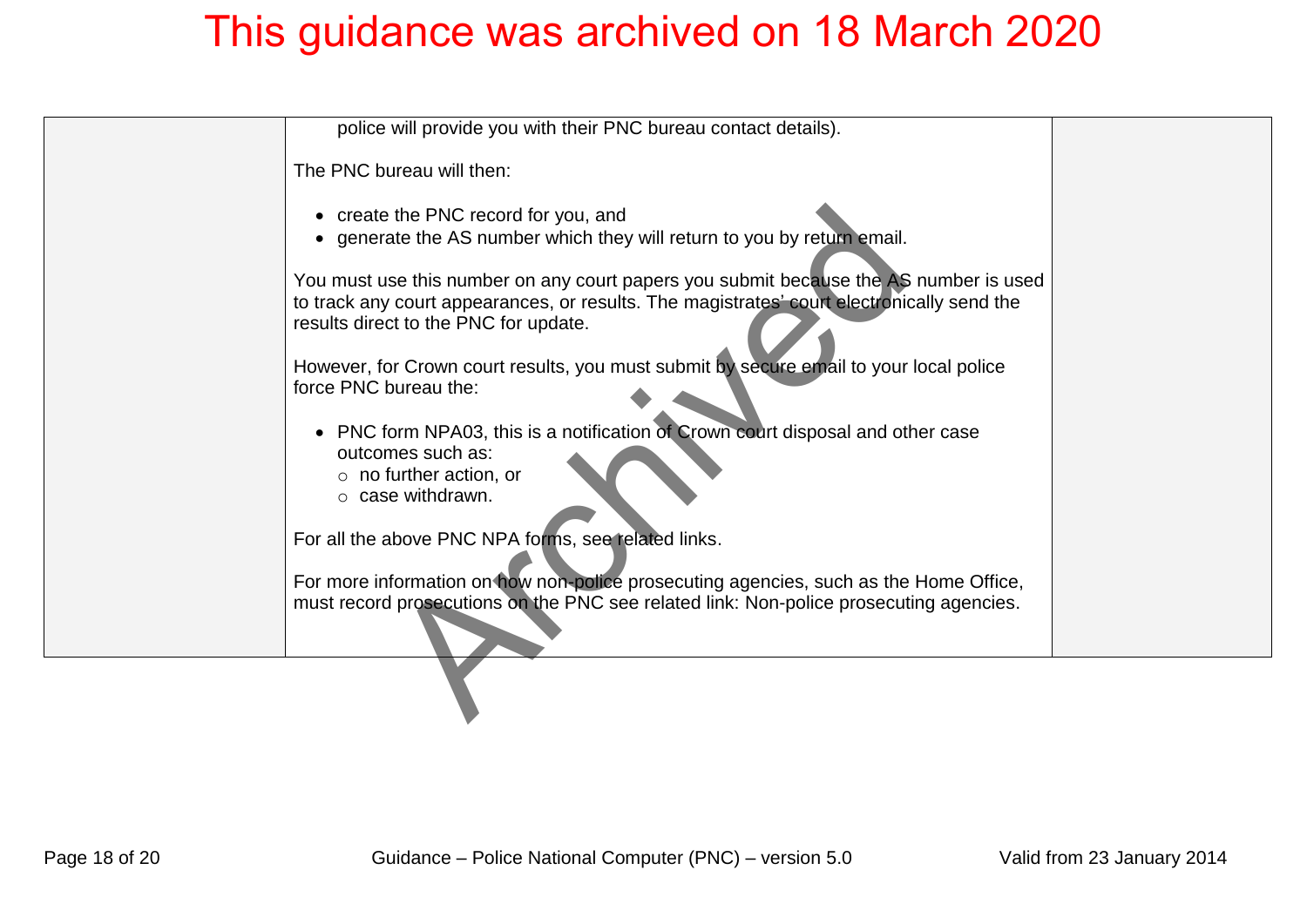#### <span id="page-18-0"></span>**Police National Computer (PNC)**

| <b>Contact</b>                     |                                                                                               |                         |
|------------------------------------|-----------------------------------------------------------------------------------------------|-------------------------|
| About this guidance                | This page explains who to contact if you need more help with a question about the Home        | In this section         |
|                                    | Office's use of the Police National Computer (PNC) and the forms that you complete.           | <b>Changes to this</b>  |
| <b>What is the Police</b>          |                                                                                               | guidance                |
| <b>National Computer and</b>       | If you have read this guidance and still need more help, you must first ask your line         |                         |
| who can access it?                 | manager.                                                                                      | Information owner       |
| <b>Legislation and Home</b>        | If you need further help you may contact:                                                     | Links to staff intranet |
| <b>Office access to Police</b>     |                                                                                               | removed                 |
| <b>National Computer</b>           | Restricted – do not disclose – start of section                                               |                         |
|                                    | The information in this page has been removed as it is restricted for internal Home Office    |                         |
| <b>Requesting Police</b>           | use only.                                                                                     |                         |
| <b>National Computer</b><br>checks |                                                                                               |                         |
|                                    | Restricted – do not disclose – end of section                                                 |                         |
| <b>Updating the Police</b>         |                                                                                               |                         |
| <b>National Computer</b>           | Changes to this guidance can only be made by the modernised guidance team (MGT). If           |                         |
| records                            | you think the policy content needs amending you must contact the policy team, using the       |                         |
|                                    | related link: Email: Criminal investigation operational guidance who will ask the MGT to      |                         |
|                                    | update the guidance, if appropriate.                                                          |                         |
|                                    |                                                                                               |                         |
|                                    | The MGT will accept direct feedback on broken links, missing information or the format, style |                         |
|                                    | and navigability of this guidance. You can send these using the related link:                 |                         |
|                                    | Email: Modernised guidance team.                                                              |                         |
|                                    |                                                                                               |                         |